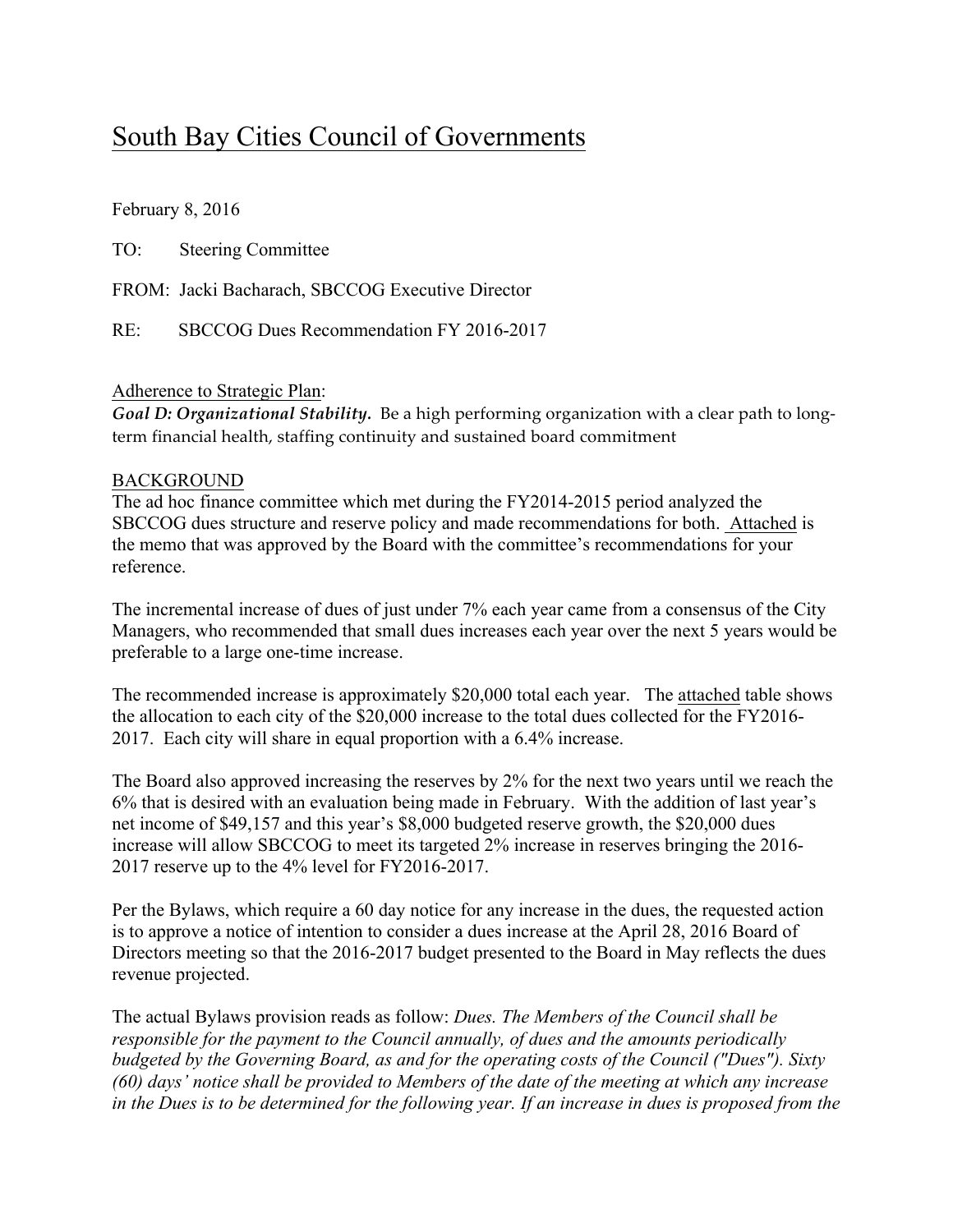*previous year, an affirmative vote of two-thirds (2/3) of the total voting membership of the Governing Board is required to set the new dues.*

### RECOMMENDATION

.

That a notice be sent to members stating the intention to consider a 6.4% dues increase for 2016-2017 at the April 28, 2016 Board meeting per the attached table and adopted policy on reserves.